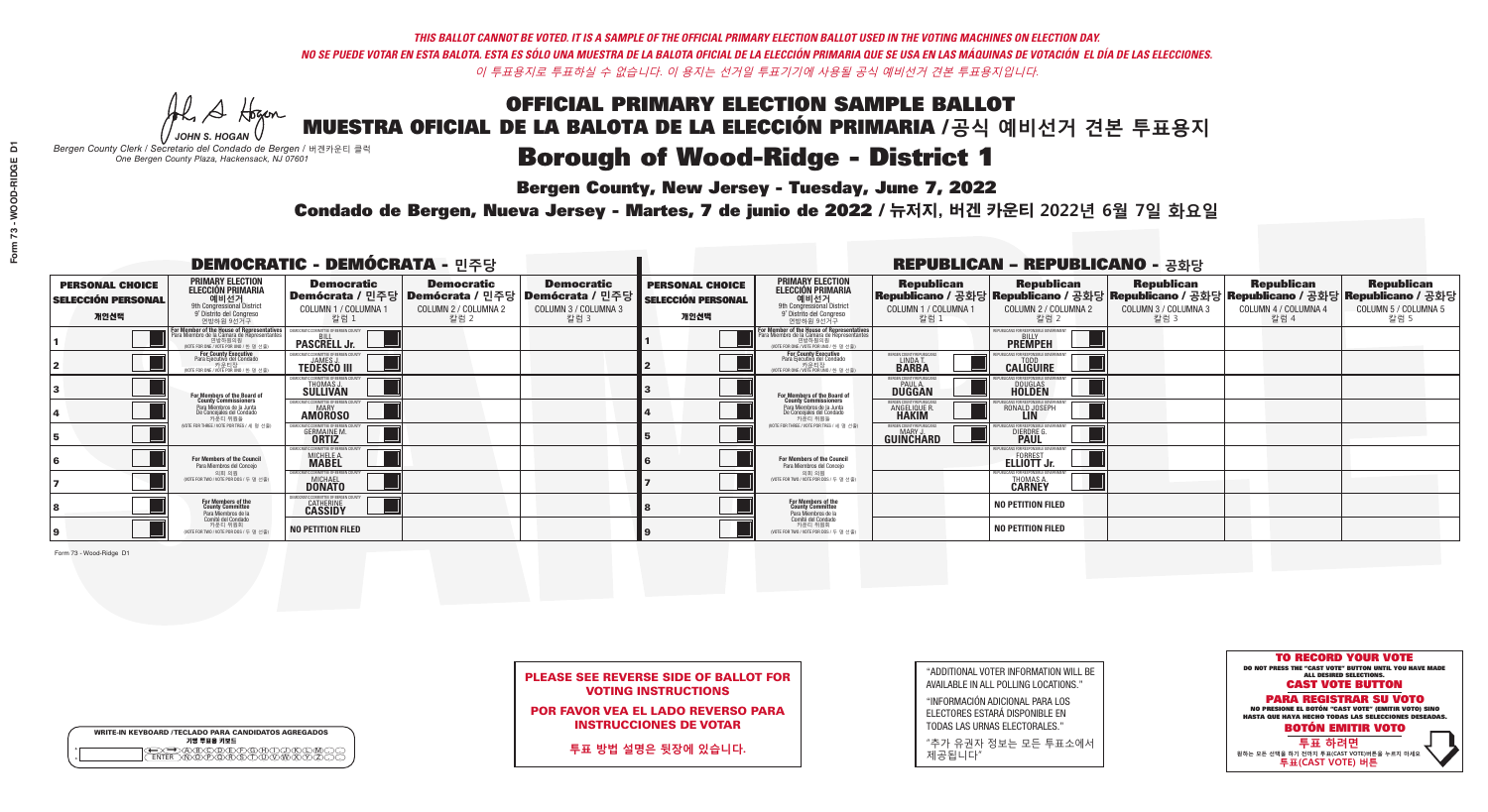A Hogen

|   | <b>WRITE-IN KEYBOARD /TECLADO PARA CANDIDATOS AGREGADOS</b><br>기명 투표용 키보드 |
|---|---------------------------------------------------------------------------|
| o | .)B)C)DE)F)G)H)                                                           |
| o | <u>እጅአል አል</u>                                                            |

# **Borough of Wood-Ridge - District 2**

**Bergen County, New Jersey - Tuesday, June 7, 2022** 

*JOHN S. HOGAN Bergen County Clerk / Secretario del Condado de Bergen /* 버겐카운티 클럭 *One Bergen County Plaza, Hackensack, NJ 07601*



PLEASE SEE REVERSE SIDE OF BALLOT FOR VOTING INSTRUCTIONS

POR FAVOR VEA EL LADO REVERSO PARA INSTRUCCIONES DE VOTAR

**투표 방법 설명은 뒷장에 있습니다.**

"ADDITIONAL VOTER INFORMATION WILL BE AVAILABLE IN ALL POLLING LOCATIONS."

"INFORMACIÓN ADICIONAL PARA LOS ELECTORES ESTARÁ DISPONIBLE EN TODAS LAS URNAS ELECTORALES."

"추가 유권자 정보는 모든 투표소에서 제공됩니다"

Condado de Bergen, Nueva Jersey - Martes, 7 de junio de 2022 / 뉴저지, 버겐 카운티 2022년 6월 7일 화요일 *One Bergen County Plaza, Hackensack, NJ 07601*

|                                                             |                                                                                                                                               | <b>DEMOCRATIC - DEMÓCRATA - 민주당</b>                                      |                                                   |                                                                                                        |                                                             |                                                                                                                                                       |                                                                       | <b>REPUBLICAN - REPUBLICANO - 공화당</b>                                                                                                        |                                                   |                                                   |                                                   |
|-------------------------------------------------------------|-----------------------------------------------------------------------------------------------------------------------------------------------|--------------------------------------------------------------------------|---------------------------------------------------|--------------------------------------------------------------------------------------------------------|-------------------------------------------------------------|-------------------------------------------------------------------------------------------------------------------------------------------------------|-----------------------------------------------------------------------|----------------------------------------------------------------------------------------------------------------------------------------------|---------------------------------------------------|---------------------------------------------------|---------------------------------------------------|
| <b>PERSONAL CHOICE</b><br><b>SELECCIÓN PERSONAL</b><br>개인선택 | <b>PRIMARY ELECTION</b><br><b>ELECCIÓN PRIMARIA</b><br>예비선거<br><sup>9th</sup> Congressional District<br>9° Distrito del Congreso<br>연방하원 9선거구 | <b>Democratic</b><br>COLUMN 1 / COLUMNA 1<br>칼럼 :                        | <b>Democratic</b><br>COLUMN 2 / COLUMNA 2<br>칼럼 2 | <b>Democratic</b><br>│Demócrata / 민주당│Demócrata / 민주당│Demócrata / 민주당┃<br>COLUMN 3 / COLUMNA 3<br>칼럼 3 | <b>PERSONAL CHOICE</b><br><b>SELECCIÓN PERSONAL</b><br>개인선택 | <b>PRIMARY ELECTION</b><br>ELECCIÓN PRIMARIA<br>9th Congressional District<br>9° Distrito del Congreso<br>연방하원 9선거구                                   | <b>Republican</b><br>COLUMN 1 / COLUMNA 1<br>칼럼 1                     | <b>Republican</b><br>Republicano / 공화당 Republicano / 공화당 Republicano / 공화당 Republicano / 공화당 Republicano / 공화당<br>COLUMN 2 / COLUMNA 2<br>칼럼 | <b>Republican</b><br>COLUMN 3 / COLUMNA 3<br>칼럼 3 | <b>Republican</b><br>COLUMN 4 / COLUMNA 4<br>칼럼 4 | <b>Republican</b><br>COLUMN 5 / COLUMNA 5<br>칼럼 5 |
|                                                             | or Member of the House of Representatives<br>ara Miembro de la Cámara de Representantes<br>연방하원의원<br>(VOTE FOR ONE / VOTE POR UNO / 한 명 선출)   | DEMOCRATIC COMMITTEE OF BERGEN COUNT<br><b>PASCRELL Jr.</b>              |                                                   |                                                                                                        |                                                             | <b>For Member of the House of Representatives<br/>Para Miembro de la Cámara de Representantes</b><br>연방하원의원<br>(VOTE FOR ONE / VOTE POR UNO / 한 명 선출) |                                                                       | PUBLICANS FOR RESPONSIBLE GOVERNME!<br><b>PREMPEH</b>                                                                                        |                                                   |                                                   |                                                   |
|                                                             | For County Executive<br>Para Ejecutivo del Condado<br>가운티장<br>(VOTE FOR ONE / VOTE POR UNO / 한 명 선출)                                          | DEMOCRATIC COMMITTEE OF BERGEN COUNTY<br><b>TEDESCO III</b>              |                                                   |                                                                                                        |                                                             | For County Executive<br>Para Ejecutivo del Condado<br>7) 카운티장<br>(VOTE FOR ONE / VOTE POR UNO / 한 명 선출)                                               | BERGEN COUNTY REPUBLICAN<br><b>LINDAT</b><br><b>BARBA</b>             | <b>CALIGUIRE</b>                                                                                                                             |                                                   |                                                   |                                                   |
|                                                             | For Members of the Board of<br>County Commissioners                                                                                           | <b>10CRATIC COMMITTEE OF BERGEN COUNT</b><br>THOMAS J.                   |                                                   |                                                                                                        |                                                             | For Members of the Board of<br>County Commissioners                                                                                                   | ERGEN COUNTY REPUBLICAN<br><b>PAUL A.</b><br><b>DUGGAN</b>            | <b>DOUGLAS</b><br><b>HOLDEN</b>                                                                                                              |                                                   |                                                   |                                                   |
|                                                             | Para Miembros de la Junta<br>De Concejales del Condado<br>카운티 위원들                                                                             | <b>CRATIC COMMITTEE OF BERGEN COUNT</b><br><b>MARY</b><br><b>AMOROSO</b> |                                                   |                                                                                                        |                                                             | Para Miembros de la Junta<br>De Concejales del Condado<br>카우티 위원들                                                                                     | <b>FRGEN COUNTY REPUBLICAN:</b><br><b>ANGELIQUE R</b><br><b>HAKIM</b> | RONALD JOSEPH<br><b>LIN</b>                                                                                                                  |                                                   |                                                   |                                                   |
|                                                             | NOTE FOR THREE / VOTE POR TRES / 세 명 선축)                                                                                                      | RATIC COMMITTEE OF BERGEN COUN:<br><b>GERMAINE M.</b><br><b>ORTIZ</b>    |                                                   |                                                                                                        |                                                             | NOTE FOR THREE / VOTE POR TRES / 세 명 선출                                                                                                               | ERGEN COUNTY REPUBLICANS<br>MARY.<br>GUINCHARD                        | <b>FOR RESPONSIBLE G</b><br><b>DIERDRE L</b>                                                                                                 |                                                   |                                                   |                                                   |
|                                                             | For Members of the Council<br>Para Miembros del Conceio                                                                                       | EMOCRATIC COMMITTEE OF BERGEN COUNT<br>MICHELE A.                        |                                                   |                                                                                                        |                                                             | For Members of the Council<br>Para Miembros del Concejo                                                                                               |                                                                       | UBLICANS FOR RESPONSIBLE GO<br>ELLIOTT Jr.                                                                                                   |                                                   |                                                   |                                                   |
|                                                             | 의회 의원<br>NOTE FOR TWO / VOTE POR DOS / 두 명 선출)                                                                                                | CRATIC COMMITTEE OF BERGEN COUNT<br><b>DONATO</b>                        |                                                   |                                                                                                        |                                                             | 의회 의원<br>NOTE FOR TWO / VOTE POR DOS / 두 명 선출)                                                                                                        |                                                                       | <b>THOMAS A.</b><br><b>CARNEY</b>                                                                                                            |                                                   |                                                   |                                                   |
|                                                             | For Members of the<br>County Committee<br>Para Miembros de la                                                                                 | <b>ROMERO</b>                                                            |                                                   |                                                                                                        |                                                             | For Members of the<br>County Committee<br>Para Miembros de la<br>Comité del Condado                                                                   |                                                                       | REPUBLICANS FOR RESPONSIBLE GI<br><b>BUTTERWORTH</b>                                                                                         |                                                   |                                                   |                                                   |
|                                                             | Comité del Condado<br>카운티 위원회<br>(VOTE FOR TWO / VOTE POR DOS / 두 명 선출)                                                                       | <b>FMOCRATIC COMMITTEE OF BERGEN COUN</b><br><b>MUSELLA</b>              |                                                   |                                                                                                        |                                                             | 카운티 위원회<br>(VOTE FOR TWO / VOTE POR DOS / 두 명 선출)                                                                                                     |                                                                       | FPUBLICANS FOR RESPONSIBLE GOVERNMEN<br><b>BERGNER</b>                                                                                       |                                                   |                                                   |                                                   |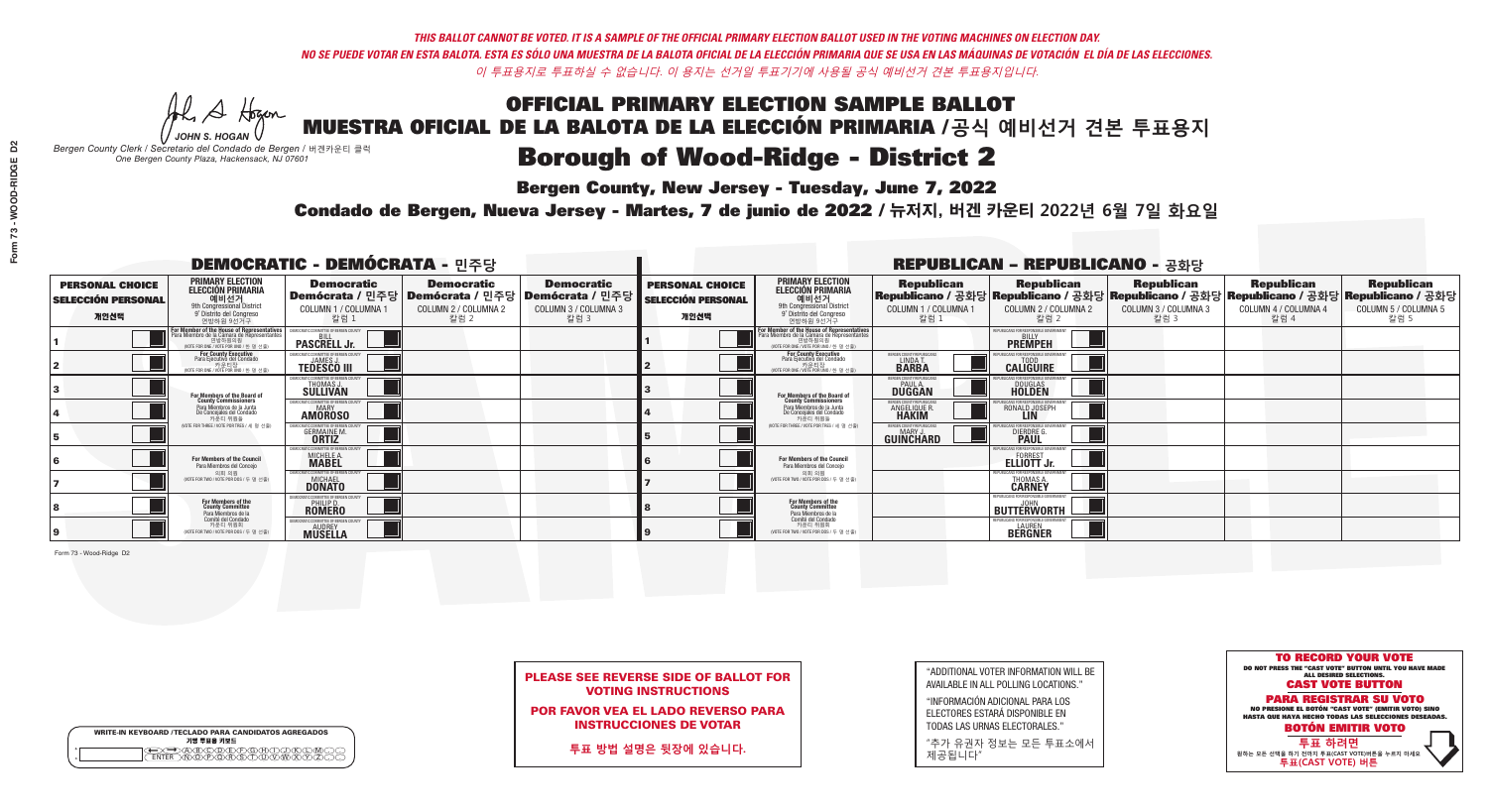A Hogen

|   | <b>WRITE-IN KEYBOARD /TECLADO PARA CANDIDATOS AGREGADOS</b><br>기명 투표용 키보드 |
|---|---------------------------------------------------------------------------|
| o | .)B)C)DE)F)G)H)                                                           |
| o | <u>እጅአል አል</u>                                                            |

# **Borough of Wood-Ridge - District 3**

**Bergen County, New Jersey - Tuesday, June 7, 2022** 

*JOHN S. HOGAN Bergen County Clerk / Secretario del Condado de Bergen /* 버겐카운티 클럭 *One Bergen County Plaza, Hackensack, NJ 07601*



PLEASE SEE REVERSE SIDE OF BALLOT FOR VOTING INSTRUCTIONS

POR FAVOR VEA EL LADO REVERSO PARA INSTRUCCIONES DE VOTAR

**투표 방법 설명은 뒷장에 있습니다.**

"ADDITIONAL VOTER INFORMATION WILL BE AVAILABLE IN ALL POLLING LOCATIONS."

"INFORMACIÓN ADICIONAL PARA LOS ELECTORES ESTARÁ DISPONIBLE EN TODAS LAS URNAS ELECTORALES."

"추가 유권자 정보는 모든 투표소에서 제공됩니다"

Condado de Bergen, Nueva Jersey - Martes, 7 de junio de 2022 / 뉴저지, 버겐 카운티 2022년 6월 7일 화요일 *One Bergen County Plaza, Hackensack, NJ 07601*

| <b>DEMOCRATIC - DEMÓCRATA - 민주당</b>                         |                                                                                                                                                   |                                                                    |                                                   |                                                                                                        |                                                             |                                                                                                                                    |                                                           | <b>REPUBLICAN - REPUBLICANO - 공화당</b>             |                                                                                                                                                |                                                   |                                                   |
|-------------------------------------------------------------|---------------------------------------------------------------------------------------------------------------------------------------------------|--------------------------------------------------------------------|---------------------------------------------------|--------------------------------------------------------------------------------------------------------|-------------------------------------------------------------|------------------------------------------------------------------------------------------------------------------------------------|-----------------------------------------------------------|---------------------------------------------------|------------------------------------------------------------------------------------------------------------------------------------------------|---------------------------------------------------|---------------------------------------------------|
| <b>PERSONAL CHOICE</b><br><b>SELECCIÓN PERSONAL</b><br>개인선택 | <b>PRIMARY ELECTION</b><br><b>ELECCIÓN PRIMARIA</b><br>예비선거<br><sup>9th</sup> Congressional District<br>9° Distrito del Congreso<br>연방하원 9선거구     | <b>Democratic</b><br>COLUMN 1 / COLUMNA 1<br>칼럼 :                  | <b>Democratic</b><br>COLUMN 2 / COLUMNA 2<br>칼럼 2 | <b>Democratic</b><br>│Demócrata / 민주당│Demócrata / 민주당│Demócrata / 민주당│<br>COLUMN 3 / COLUMNA 3<br>칼럼 3 | <b>PERSONAL CHOICE</b><br><b>SELECCIÓN PERSONAL</b><br>개인선택 | <b>PRIMARY ELECTION</b><br>ELECCIÓN PRIMARIA<br>예비선거<br>9th Congressional District<br>9° Distrito del Congreso<br>연방하원 9선거구        | <b>Republican</b><br>COLUMN 1 / COLUMNA 1<br>칼럼           | <b>Republican</b><br>COLUMN 2 / COLUMNA 2<br>칼럼 2 | <b>Republican</b><br>Republicano / 공화당 Republicano / 공화당 Republicano / 공화당 Republicano / 공화당 Republicano / 공화당<br>COLUMN 3 / COLUMNA 3<br>칼럼 3 | <b>Republican</b><br>COLUMN 4 / COLUMNA 4<br>칼럼 4 | <b>Republican</b><br>COLUMN 5 / COLUMNA 5<br>칼럼 5 |
|                                                             | <b>In Member of the House of Representatives<br/>Ira Miembro de la Cámara de Representantes</b><br>연방하원의원<br>WOTE FOR ONE / VOTE POR UNO / 한 명 선출 | <b>PASCRELL Jr.</b>                                                |                                                   |                                                                                                        |                                                             | For Member of the House of Representatives<br>Para Miembro de la Cámara de Representantes<br>(VOTE FOR ONE / VOTE POR UNO / 한 명 선출 |                                                           | <b>PREMPEH</b>                                    |                                                                                                                                                |                                                   |                                                   |
|                                                             | <b>For County Executive</b><br>Para Ejecutivo del Condado<br>기운티장<br>(VOTE FOR ONE / VOTE POR UNO / 한 명 선출)                                       | EMOCRATIC COMMITTEE OF BERGEN COUNT<br><b>TEDESCO III</b>          |                                                   |                                                                                                        |                                                             | For County Executive<br>Para Ejecutivo del Condado<br>카운티장<br>(WOTE FOR ONE / VOTE POR UNO / 한 명 선출)                               | BERGEN COUNTY REPUBLICA<br><b>LINDAT</b><br><b>BARBA</b>  | <b>CALIGUIRE</b>                                  |                                                                                                                                                |                                                   |                                                   |
|                                                             | <b>For Members of the Board of<br/>County Commissioners</b>                                                                                       | MOCRATIC COMMITTEE OF BERGEN COUNT<br>THOMAS J.                    |                                                   |                                                                                                        |                                                             | For Members of the Board of<br>County Commissioners                                                                                | ERGEN COUNTY REPUBLICA<br><b>PAUL A.</b><br><b>DUGGAN</b> | <b>DOUGLAS</b><br><b>HOLDEN</b>                   |                                                                                                                                                |                                                   |                                                   |
|                                                             | Para Miembros de la Junta<br>De Concejales del Condado<br>카운티 위원들                                                                                 | OCRATIC COMMITTEE OF BERGEN COUNT<br><b>MARY</b><br><b>AMÖROSO</b> |                                                   |                                                                                                        |                                                             | Para Miembros de la Junta<br>De Concejales del Condado<br>카우티 위원들                                                                  | <b>ERGEN COUNTY REPUBLICAN</b><br>ANGELIQUE R.            | RONALD JOSEPH                                     |                                                                                                                                                |                                                   |                                                   |
|                                                             | VOTE FOR THREE / VOTE POR TRES / 세 명 선출)                                                                                                          | <b>:RATIC COMMITTEE OF BERGEN COUN</b><br><b>GERMAINE M.</b>       |                                                   |                                                                                                        |                                                             | (VOTE FOR THREE / VOTE POR TRES / 세 명 선출)                                                                                          | FRGEN COUNTY REPUBLICAN<br>MARY J<br><b>GUINCHARD</b>     | <b>DIERDRE</b>                                    |                                                                                                                                                |                                                   |                                                   |
|                                                             | For Members of the Council<br>Para Miembros del Conceio                                                                                           | MOCRATIC COMMITTEE OF BERGEN COUN<br>MICHELE A.                    |                                                   |                                                                                                        |                                                             | <b>For Members of the Council</b><br>Para Miembros del Concejo                                                                     |                                                           | FORREST<br><b>ELLIOTT Jr.</b>                     |                                                                                                                                                |                                                   |                                                   |
|                                                             | 의회 의원<br>NOTE FOR TWO / VOTE POR DOS / 두 명 선출)                                                                                                    | OCRATIC COMMITTEE OF BERGEN COUN'<br>MICHAEL<br><b>DONATO</b>      |                                                   |                                                                                                        |                                                             | 의회 의원<br>NOTE FOR TWO / VOTE POR DOS / 두 명 선출)                                                                                     |                                                           | <b>THOMAS A.</b><br><b>CARNEY</b>                 |                                                                                                                                                |                                                   |                                                   |
|                                                             | For Members of the<br>County Committee<br>Para Miembros de la                                                                                     | <b>SARLO</b>                                                       |                                                   |                                                                                                        |                                                             | For Members of the<br>County Committee<br>Para Miembros de la<br>Comité del Condado                                                |                                                           | FORREST<br><b>ELLIOTT Jr.</b>                     |                                                                                                                                                |                                                   |                                                   |
|                                                             | Comité del Condado<br>카운티 위원회<br>NOTE FOR TWO / VOTE POR DOS / 두 명 선출)                                                                            | MOCRATIC COMMITTEE OF RERGEN COLINT<br>MARIA CONCETTA              |                                                   |                                                                                                        |                                                             | 카운티 위원회<br>(VOTE FOR TWO / VOTE POR DOS / 두 명 선출)                                                                                  |                                                           | <b>DIANE T.</b>                                   |                                                                                                                                                |                                                   |                                                   |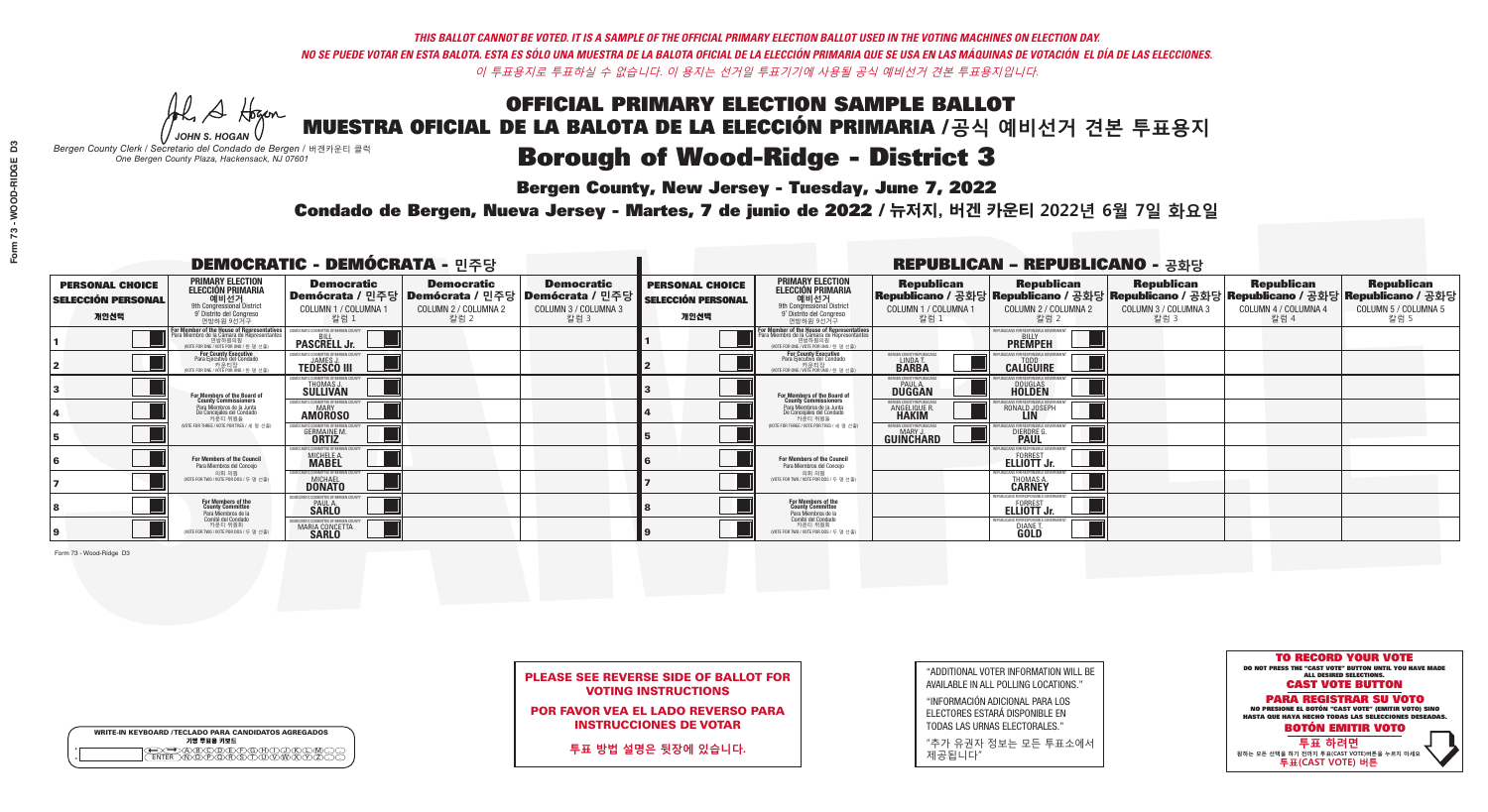A Hogen

|   | <b>WRITE-IN KEYBOARD /TECLADO PARA CANDIDATOS AGREGADOS</b><br>기명 투표용 키보드 |
|---|---------------------------------------------------------------------------|
| o | .)B)C)DE)F)G)H)                                                           |
| o | <u>እጅአል አል</u>                                                            |

### Borough of Wood-Ridge - District 4

**Bergen County, New Jersey - Tuesday, June 7, 2022** 

*JOHN S. HOGAN Bergen County Clerk / Secretario del Condado de Bergen /* 버겐카운티 클럭 *One Bergen County Plaza, Hackensack, NJ 07601*

Condado de Bergen, Nueva Jersey - Martes, 7 de junio de 2022 / 뉴저지, 버겐 카운티 2022년 6월 7일 화요일 *One Bergen County Plaza, Hackensack, NJ 07601*



PLEASE SEE REVERSE SIDE OF BALLOT FOR VOTING INSTRUCTIONS

POR FAVOR VEA EL LADO REVERSO PARA INSTRUCCIONES DE VOTAR

**투표 방법 설명은 뒷장에 있습니다.**

| "ADDITIONAL VOTER INFORMATION WILL BE |
|---------------------------------------|
| AVAILABLE IN ALL POLLING LOCATIONS."  |

"INFORMACIÓN ADICIONAL PARA LOS ELECTORES ESTARÁ DISPONIBLE EN TODAS LAS URNAS ELECTORALES."

"추가 유권자 정보는 모든 투표소에서 제공됩니다"

| <b>DEMOCRATIC - DEMÓCRATA - 민주당</b>                         |                                                                                                                                               |                                                                    |                                                   |                                                                                                        |                                                             |                                                                                                                                               |                                                               | <b>REPUBLICAN - REPUBLICANO - 공화당</b>                                                                                                          |                                                   |                                                   |                                                   |
|-------------------------------------------------------------|-----------------------------------------------------------------------------------------------------------------------------------------------|--------------------------------------------------------------------|---------------------------------------------------|--------------------------------------------------------------------------------------------------------|-------------------------------------------------------------|-----------------------------------------------------------------------------------------------------------------------------------------------|---------------------------------------------------------------|------------------------------------------------------------------------------------------------------------------------------------------------|---------------------------------------------------|---------------------------------------------------|---------------------------------------------------|
| <b>PERSONAL CHOICE</b><br><b>SELECCIÓN PERSONAL</b><br>개인선택 | <b>PRIMARY ELECTION</b><br><b>ELECCIÓN PRIMARIA</b><br>예비선거<br><sup>9th</sup> Congressional District<br>9° Distrito del Congreso<br>연방하원 9선거구 | <b>Democratic</b><br>COLUMN 1 / COLUMNA 1<br>칼럼 :                  | <b>Democratic</b><br>COLUMN 2 / COLUMNA 2<br>칼럼 2 | <b>Democratic</b><br>│Demócrata / 민주당│Demócrata / 민주당│Demócrata / 민주당┃<br>COLUMN 3 / COLUMNA 3<br>칼럼 3 | <b>PERSONAL CHOICE</b><br><b>SELECCIÓN PERSONAL</b><br>개인선택 | <b>PRIMARY ELECTION</b><br>ELECCIÓN PRIMARIA<br>예비선거<br>9th Congressional District<br>9° Distrito del Congreso<br>연방하원 9선거구                   | <b>Republican</b><br>COLUMN 1 / COLUMNA 1<br>칼럼               | <b>Republican</b><br>Republicano / 공화당 Republicano / 공화당 Republicano / 공화당 Republicano / 공화당 Republicano / 공화당<br>COLUMN 2 / COLUMNA 2<br>칼럼 2 | <b>Republican</b><br>COLUMN 3 / COLUMNA 3<br>칼럼 3 | <b>Republican</b><br>COLUMN 4 / COLUMNA 4<br>칼럼 4 | <b>Republican</b><br>COLUMN 5 / COLUMNA 5<br>칼럼 5 |
|                                                             | or Member of the House of Representatives<br>ara Miembro de la Cámara de Representantes<br>연방하원의원<br>(VOTE FOR ONE / VOTE POR UNO / 한 명 선출)   | <b>PASCRELL Jr.</b>                                                |                                                   |                                                                                                        |                                                             | For Member of the House of Representatives<br>Para Miembro de la Cámara de Representantes<br>연방하원의원<br>(VOTE FOR ONE / VOTE POR UNO / 한 명 선출) |                                                               | PUBLICANS FOR RESPONSIBLE GOVER<br><b>PREMPEH</b>                                                                                              |                                                   |                                                   |                                                   |
|                                                             | <b>For County Executive</b><br>Para Ejecutivo del Condado<br>가운티장<br>(VOTE FOR ONE / VOTE POR UNO / 한 명 선출)                                   | DEMOCRATIC COMMITTEE OF BERGEN COUNTY<br><b>TEDESCO III</b>        |                                                   |                                                                                                        |                                                             | For County Executive<br>Para Ejecutivo del Condado<br>. 카운티장<br>(VOTE FOR ONE / VOTE POR UNO / 한 명 선출)                                        | ERGEN COUNTY REPUBLICAN<br><b>I INDA T</b><br><b>BARBA</b>    | <b>CALIGUIRE</b>                                                                                                                               |                                                   |                                                   |                                                   |
|                                                             | For Members of the Board of<br>County Commissioners                                                                                           | MOCRATIC COMMITTEE OF BERGEN COUNTY<br>THOMAS J.                   |                                                   |                                                                                                        |                                                             | For Members of the Board of<br>County Commissioners                                                                                           | ERGEN COUNTY REPUBLICAN<br><b>PAUL A.</b><br><b>DUGGAN</b>    | <b>DOUGLAS</b>                                                                                                                                 |                                                   |                                                   |                                                   |
|                                                             | Para Miembros de la Junta<br>De Concejales del Condado<br>카우티 위원들                                                                             | RATIC COMMITTEE OF BERGEN COUNTY:<br><b>MARY</b><br><b>AMOROSO</b> |                                                   |                                                                                                        |                                                             | Para Miembros de la Junta<br>De Concejales del Condado<br>카운티 위원들                                                                             | FRGEN COUNTY REPUBLICAN<br><b>ANGELIQUE F</b><br><b>HAKIM</b> | RONALD JOSEPH                                                                                                                                  |                                                   |                                                   |                                                   |
|                                                             | NOTE FOR THREE / VOTE POR TRES / 세 명 선출)                                                                                                      | RATIC COMMITTEE OF BERGEN CO<br><b>GERMAINE M.</b>                 |                                                   |                                                                                                        |                                                             | (VOTE FOR THREE / VOTE POR TRES / 세 명 선출)                                                                                                     | ERGEN COUNTY REPUBLICANS<br>MARY J<br>GUINCHARD               | FOR RESPONSIBLE G<br>DIERDRE G                                                                                                                 |                                                   |                                                   |                                                   |
|                                                             | For Members of the Council<br>Para Miembros del Conceio                                                                                       | MOCRATIC COMMITTEE OF BERGEN C<br>MICHELE A.                       |                                                   |                                                                                                        |                                                             | For Members of the Council<br>Para Miembros del Conceio                                                                                       |                                                               | PUBLICANS FOR RESPONSIBLE GO<br>FORREST<br><b>ELLIOTT Jr.</b>                                                                                  |                                                   |                                                   |                                                   |
|                                                             | 의회 의원<br>(VOTE FOR TWO / VOTE POR DOS / 두 명 선출)                                                                                               | MOCRATIC COMMITTEE OF BERGEN COUNT<br><b>DONATO</b>                |                                                   |                                                                                                        |                                                             | 의회 의원<br>(VOTE FOR TWO / VOTE POR DOS / 두 명 선출)                                                                                               |                                                               | PUBLICANS FOR RESPONSIBLE G(<br>THOMAS A.                                                                                                      |                                                   |                                                   |                                                   |
|                                                             | For Members of the<br>County Committee<br>Para Miembros de la                                                                                 | <b>WILLIAMS</b>                                                    |                                                   |                                                                                                        |                                                             | For Members of the<br>County Committee<br>Para Miembros de la<br>Comité del Condado                                                           |                                                               | DAVID A<br><b>SILVA</b>                                                                                                                        |                                                   |                                                   |                                                   |
|                                                             | Comité del Condado<br>카운티 위원회<br>(VOTE FOR TWO / VOTE POR DOS / 두 명 선출)                                                                       | <b>MONICA F</b><br><b>JARA</b>                                     |                                                   |                                                                                                        |                                                             | 카운티 위원회<br>NOTE FOR TWO / VOTE POR DOS / 두 명 선출)                                                                                              |                                                               | <b>NO PETITION FILED</b>                                                                                                                       |                                                   |                                                   |                                                   |